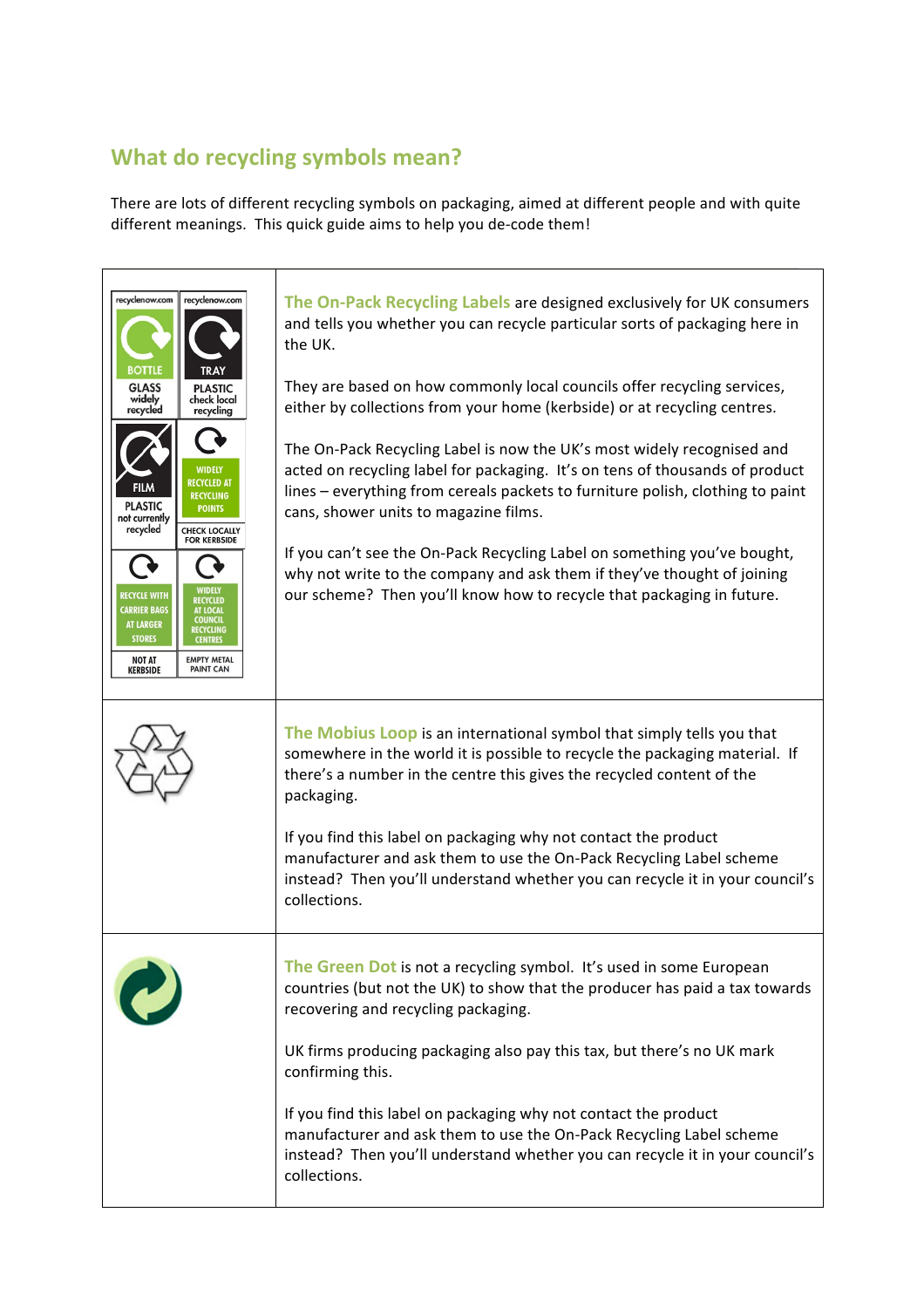| The Glass Bottle Bank symbol just reminds you to take your bottles to a<br>recycling centre or put them in your recycling bin at home. Since virtually<br>all UK local councils collect glass it means the same as<br>recyclenow.com<br><b>BOTTLE</b><br><b>GLASS</b><br>widely<br>recycled                                                                                                                                                                                                                                        |
|------------------------------------------------------------------------------------------------------------------------------------------------------------------------------------------------------------------------------------------------------------------------------------------------------------------------------------------------------------------------------------------------------------------------------------------------------------------------------------------------------------------------------------|
| The Recyclable Aluminium symbol reminds you that aluminium cans and<br>containers can (and should) be recycled. Since virtually all UK local councils<br>collect aluminium cans, on cans it means the same as our Widely Recycled<br>label.<br>Aluminium foil may not be recyclable in your home collection, so you need<br>to check on your council website or on www.recyclenow.com                                                                                                                                              |
| The Recyclable Steel symbol reminds you that steel cans and containers<br>can (and should) be recycled. Since virtually all UK local councils collect<br>steel cans, on food cans it means the same as our Widely Recycled label.<br>Paint cans are not generally accepted in your home collection, so you need<br>to take them to your local council recycling centre, where they can also<br>divert any unused paint into charitable projects. On paint cans this symbol<br>means the same as<br><b>IMPTY METAL</b><br>PAINT CAN |
| The Resin Identification Code is aimed at recycling processors. It tells<br>them the type of plastic so they can process it in the correct recycling<br>stream.<br>This family of symbols does not tell you as a consumer whether you can<br>recycle that type of plastic in your home collection or local recycling centre.                                                                                                                                                                                                       |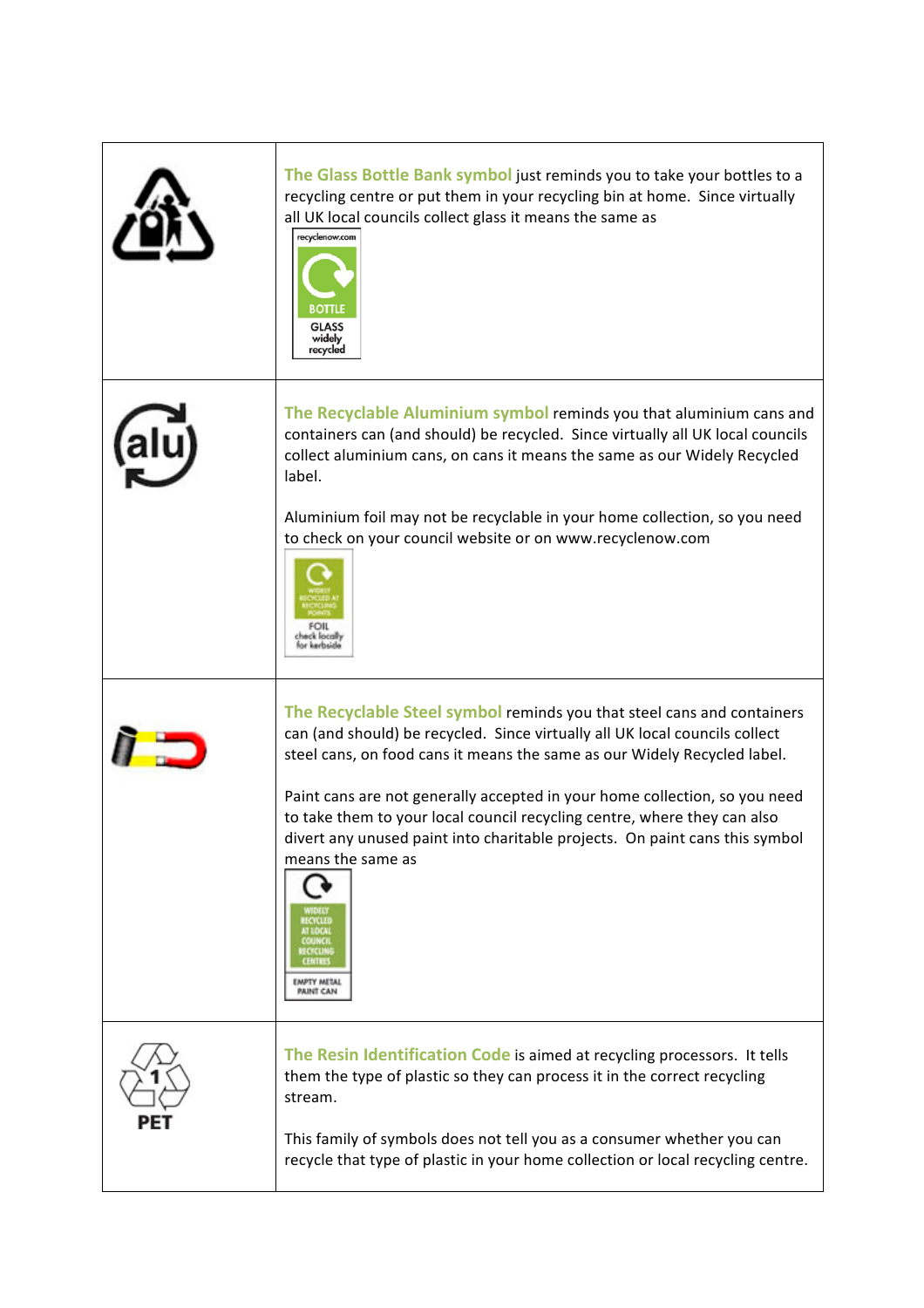|                                                                               | If you find this label on packaging why not contact the product<br>manufacturer and ask them to use the On-Pack Recycling Label scheme<br>instead. Depending on the type of packaging the label would then be one<br>of the following:<br>recycled<br>theck local<br><b>FILM</b><br>recycled                                                                                                                                                               |
|-------------------------------------------------------------------------------|------------------------------------------------------------------------------------------------------------------------------------------------------------------------------------------------------------------------------------------------------------------------------------------------------------------------------------------------------------------------------------------------------------------------------------------------------------|
|                                                                               | The 'Seedling' is a European-wide label which tells consumers that the<br>material is a bio-plastic which can be composted by industrial processors.<br>Packaging with this symbol on MUST NOT BE RECYCLED since it<br>contaminates plastic recyclate, preventing it from being re-used for<br>packaging.<br>Packaging with this symbol MUST be put in your food or waste bin.                                                                             |
|                                                                               | The National Association of Paper Merchants' mark tells consumers<br>how much of the paper or board packaging is made from recycled materials.<br>Since virtually all UK local councils collect paper and cardboard you can<br>treat it as if it were marked<br>evelonow.com<br>CARD<br>recycle                                                                                                                                                            |
| <b>RECYCLED</b><br>aper made from<br>recycled material<br><b>FSC® C008945</b> | The Forest Stewardship Council label tells consumers that the paper or<br>cardboard packaging was made from wood grown in well managed forests<br>certified by the FSC. It will show whether all the wood fibre is from FSC<br>forests, or whether it is from mixed sources.<br>FSC has also developed a label that shows when the packaging is made from<br>recycled paper or cardboard that was originally made from wood from FSC<br>certified forests. |
|                                                                               | The Rainforest Alliance is one of the bodies which certifies FSC forests, so<br>seeing their Frog symbol shows that this is from an FSC forest.<br>These labels can be used alongside the On-Pack Recycling Label. If they're                                                                                                                                                                                                                              |